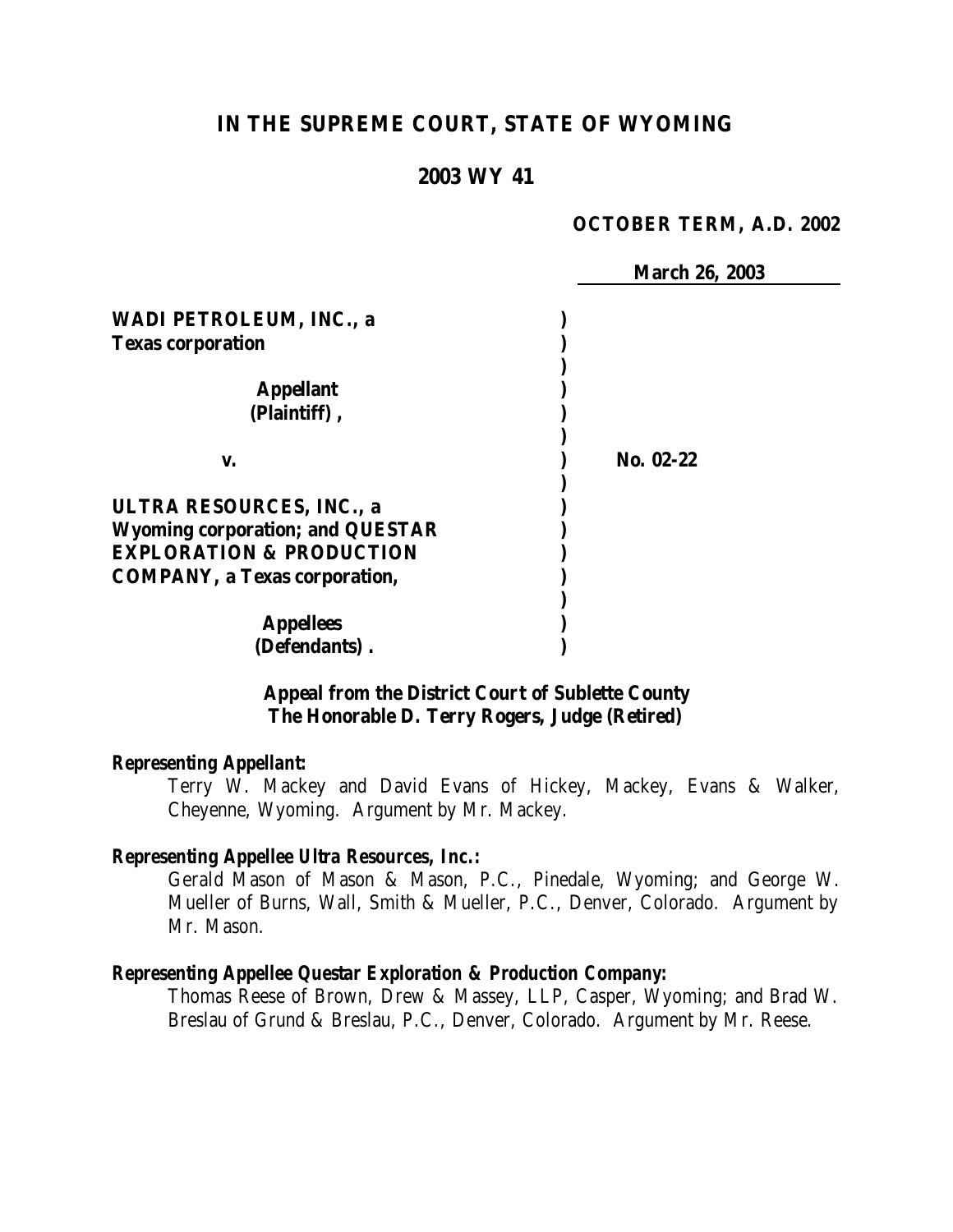## **Before HILL, C.J., and GOLDEN, LEHMAN, and VOIGT, JJ, and BURKE, DJ.**

*NOTICE: This opinion is subject to formal revision before publication in Pacific Reporter Third. Readers are requested to notify the Clerk of the Supreme Court, Supreme Court Building, Cheyenne, Wyoming 82002, of any typographical or other formal errors so that correction may be made before final publication in the permanent volume.*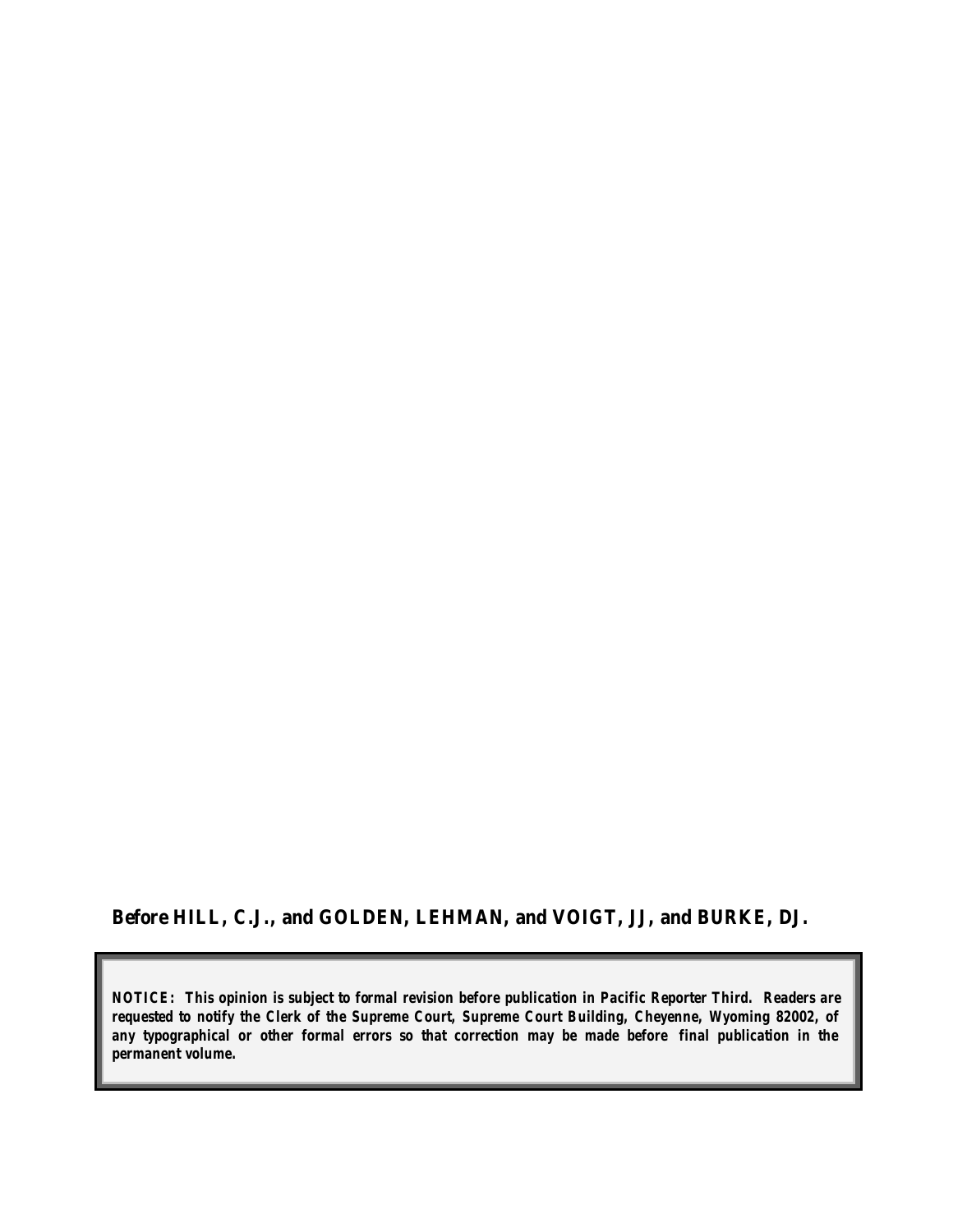### **HILL, Chief Justice.**

[¶1] Appellant, Wadi Petroleum, Inc. (Wadi), seeks review of the district court's order granting a partial summary judgment<sup>1</sup> in favor of Appellees, Ultra Resources, Inc. (Ultra) and Questar Exploration & Production, Inc. (Questar). The parties disagreed about the meaning of language used in an assignment of an oil and gas lease concerning the quantum of an overriding royalty interest. The district court heard and relied on extrinsic evidence in order to resolve what it considered an inherent ambiguity in the language used in the assignments. It is the district court's reliance on such extrinsic evidence, rather than only looking at the four corners of the assignment, which is the central issue in this appeal. Wadi asserts that the plain language of the assignment is unambiguous, whereas Ultra and Questar contend that the language used is incomplete and indefinite, and its precise meaning cannot be ascertained with certainty unless extrinsic evidence is considered.

- [¶2] We will affirm.
- [¶3] Wadi proposes these as the issues to be decided:

I. Can an assignment filed of record transferring oil and gas interests be rendered ambiguous via the testimony of experts regarding industry custom and practice?

II. Is an executory contract of sale of a real property interest merged into the transfer document filed of record?

#### **Rule 54. Judgment; costs.**

. . . . (b) Judgment upon multiple claims or involving multiple parties. When more than one claim for relief is presented in an action, whether as a claim, counterclaim, cross-claim, or third-party claim, or when multiple parties are involved, **the court may direct the entry of a final judgment as to one or more but fewer than all of the claims or parties only upon an express determination that there is no just reason for delay and upon an express direction for the entry of judgment**. In the absence of such determination and direction, any order or other form of decision, however designated, which adjudicates fewer than all the claims or the rights and liabilities of fewer than all the parties shall not terminate the action as to any of the claims or parties, and the order or other form of decision is subject to revision at any time before the entry of judgment adjudicating all the claims and the rights and liabilities of all the parties.

W.R.C.P. Rule 54(b). (Emphasis added.)

 <sup>1</sup> The district court's order included the required certification: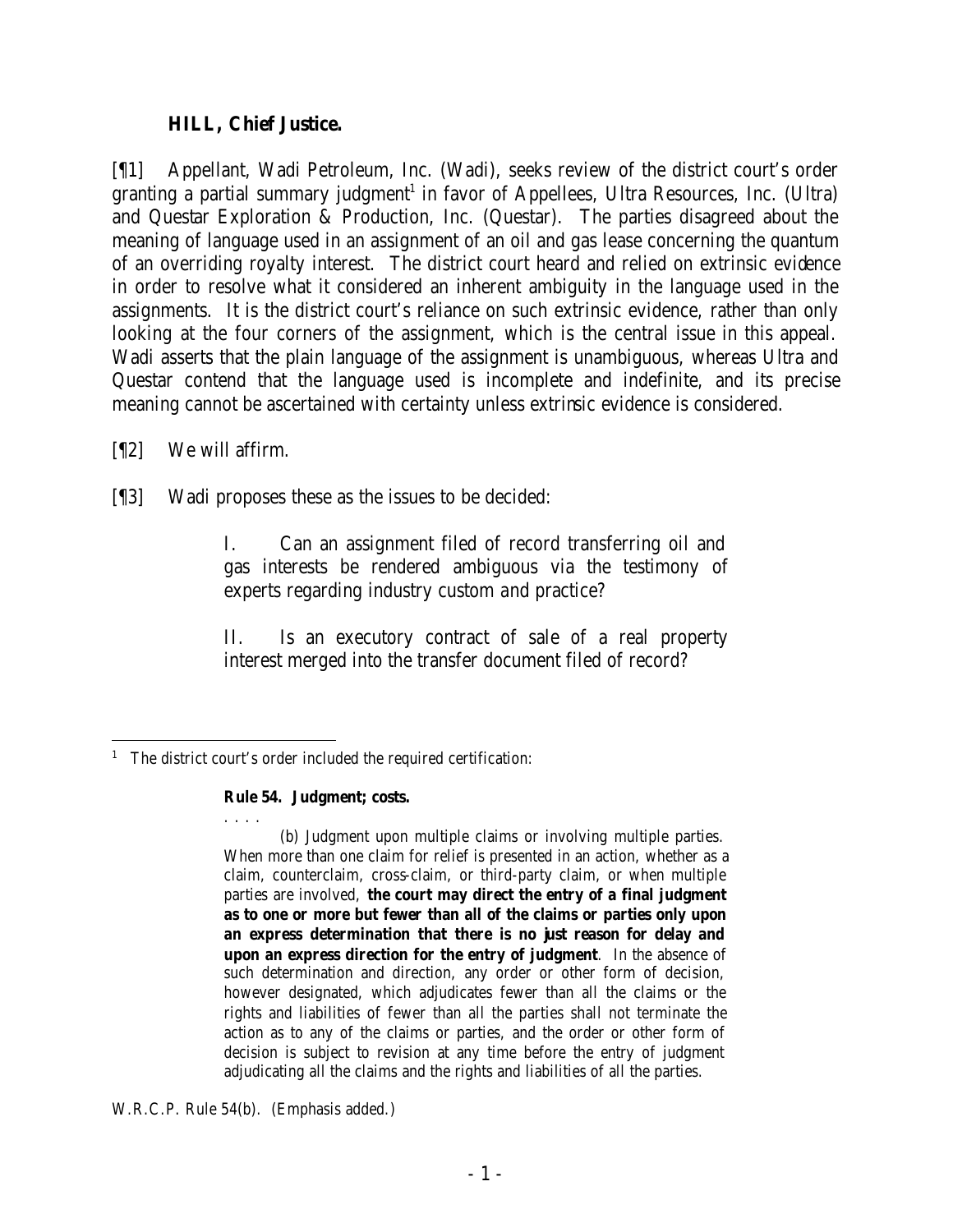III. Is the most persuasive extrinsic evidence used in determining the intent of the parties documents authored by the parties contemporaneous to the assignment in question? Can a division order alter or amend an agreement or title documents?

Ultra and Questar filed a combined brief, but did not include a statement of the issues. We glean this summary of the issues from headings used within their brief:

> I. The quantum of the overriding royalty interest conveyed by the BLM assignments was indefinite, unclear and not apparent thereby necessitating the introduction of extrinsic evidence.

A. Nature of ambiguity and lack of clarity.

1. [Wadi] takes inconsistent positions regarding whether the BLM assignments are silent as to proportionate reduction.

2. Silence can create ambiguity where the omitted term would naturally be present.

3. To avoid ambiguity regarding proportionate reduction, the parties must state explicitly the intention to reduce or not to reduce.

4. The BLM assignments are ambiguous on their face[s].

B. Admission of extrinsic evidence regarding proportionate reduction is appropriate where the instrument is not clear on its face.

C. [Wadi] concedes [that] extrinsic evidence is necessary for the trial court to interpret the BLM assignments.

1. [Wadi's] previous counsel agreed that extrinsic evidence was necessary to interpret the BLM assignments.

2. [Wadi's] acquisition manager would have inquired further had he seen the BLM assignments.

3. The testimony of William Schwartz, [Wadi's] expert witness, supported the need for extrinsic evidence to determine the quantum of interest reserved by Hondo.

II. Prior to this litigation, all attorneys examining title concluded that the BLM assignments were indefinite, unclear and not apparent.

III. The BLM assignments placed Wadi on inquiry notice with respect to whether proportionate reduction was intended.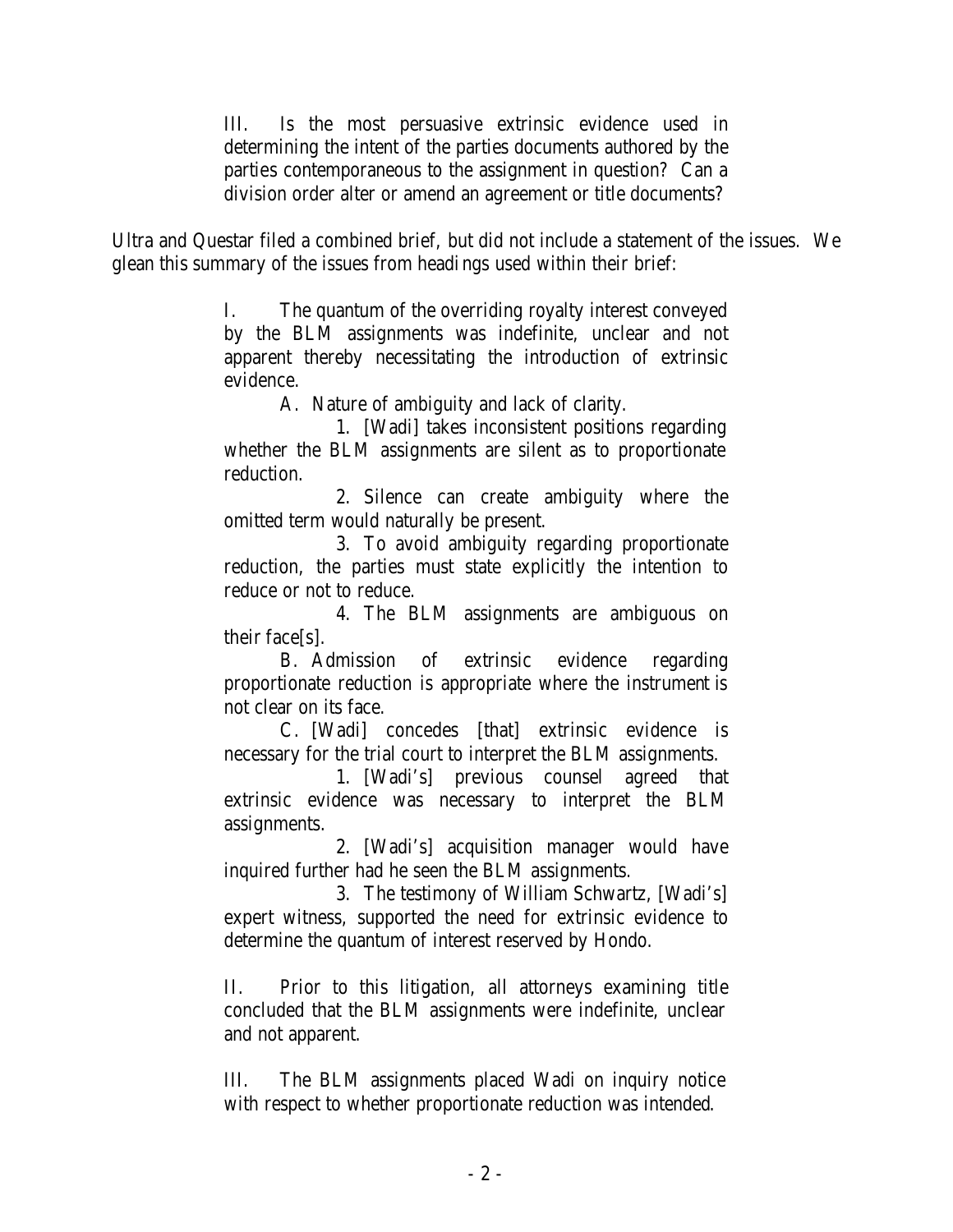IV. Extrinsic evidence indicates that the overriding royalty interests now owned by [Wadi] were intended to be proportionately reduced.

A. The 1978 agreement indicates that Hondo and EPNG intended the overriding royalty interest to be proportionately reduced absent specific language to the contrary.

B. The division orders signed by Hondo reflect an intention to proportionately reduce the reserved overriding royalty interest.

1. The documents offered by [Wadi] as extrinsic evidence are silent as to proportionate reduction.

2. The extrinsic evidence offered by [Wadi] is subsequent to the 1978 transaction and therefore entitled to no greater weight than other extrinsic evidence.

3. The division orders signed by Hondo merely clarify [its] intent regarding proportionate reduction and do not alter or amend any contractual agreement.

C. EPNG, the other party to the transaction in 1978, agreed that it was the intention of the parties that Hondo's reserved overriding royalty interest was to be proportionately reduced.

D. [Ultra's and Questar's] title experts opined that proportionate reduction of the reserved Hondo interest was likely intended by the BLM assignments.

V. The decision of this Court in *Amoco Production Company v. EM Nominee Partnership Company* is consistent with the trial court's ruling in this case.

VI. [Wadi's] interest can be no greater than the interest of its predecessors in interest.

## **FACTS**

[¶4] The properties at issue in this case are included in a federal oil and gas unit (the Mesa Unit, formerly known as the Pinedale Unit) located in Sublette County, southwest of Pinedale. Significant new drilling and production commenced in the unit during 1997-98, which is the event that precipitated the controversy at hand, *i.e.*, there was additional revenue to be divided up among the several interest holders. Ultra and Questar are two of the three working interest owners with respect to the leases at issue (the third working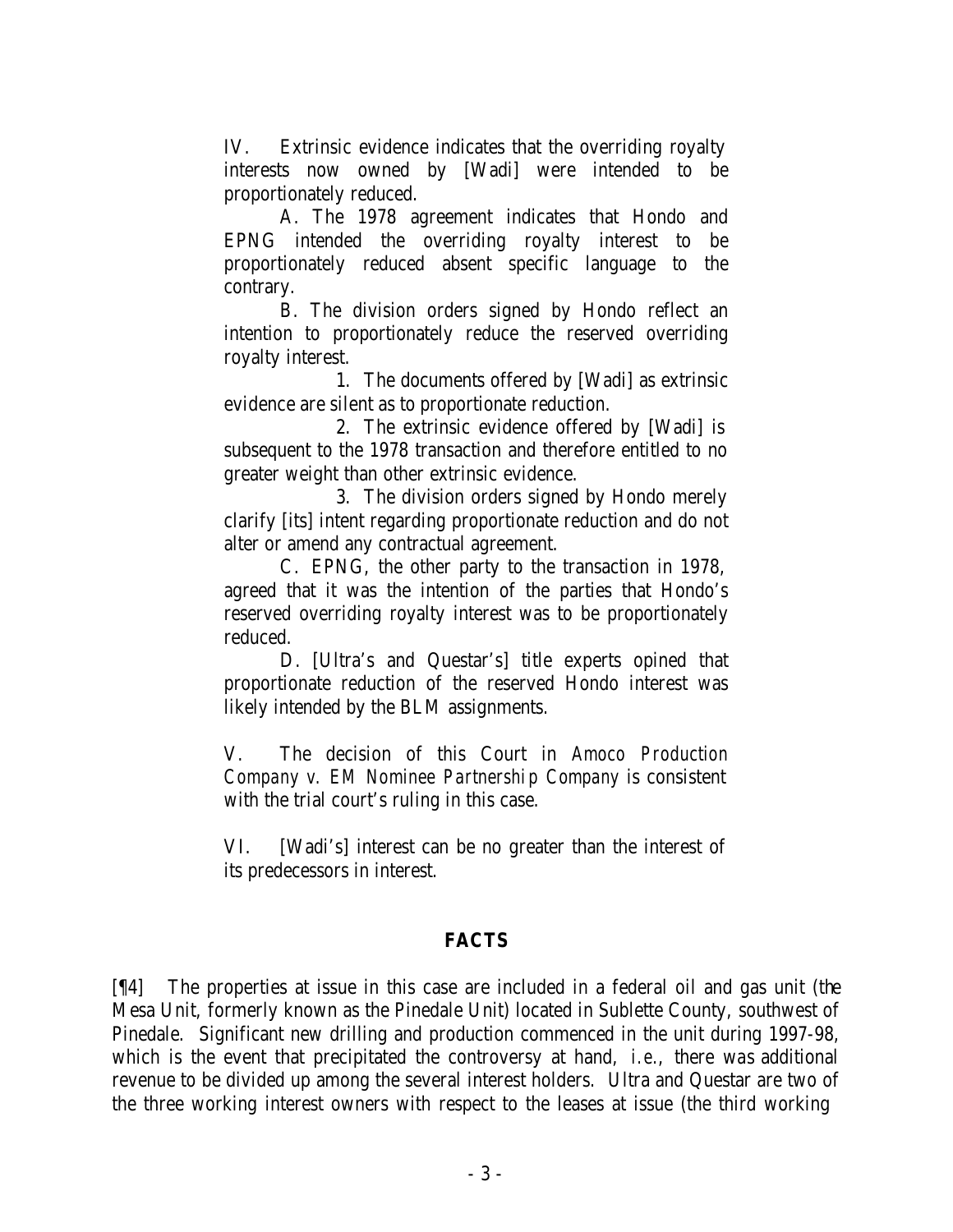interest owner is not a party to this litigation). Questar is the operator of the unit. The six leases at issue have a lengthy title history, but it suffices to note here that, during late 1993 and early 1994, they were acquired by Wadi. Wadi claimed that it acquired a 3.125% overriding royalty interest (ORRI) in those leases, and Ultra and Questar claimed that Wadi only acquired a .625% interest because Wadi's predecessors in interest held only a 20% working interest (therefore, Wadi's interest was  $20\%$  of  $3.125\% = .625\%$ ). The six leases at issue are these:

| Lease #     | Wadi's claimed ORRI | Conceded ORRI                   |
|-------------|---------------------|---------------------------------|
| WY – 08589  | 3.125\%             | $.625\%$                        |
| WY – 08592  | 3.125%              | .625%                           |
| WY – 08593  | 3.125%              | .625%                           |
| WY - 015315 | 3.125%              | .625%                           |
| WY – 015317 | 3.125\%             | .625%                           |
| WY – 016167 | $3.125\% + 1\%$     | $.625\% + 1\%$ previously owned |
|             |                     |                                 |

[¶5] On Bureau of Land Management forms designed to accommodate the assignment of such interests, Wadi's predecessors in interest indicated that the overriding royalty or production payments reserved were 3-1/8% of 8/8, as shown above. In another more-orless contemporaneous document (which is referred to as the "1978 agreement") relating to these same properties, this language was used by Wadi's predecessors in interest:

> … and reserving, however, unto Hondo, and El Paso does hereby, as may be necessary assign unto Hondo, an undivided **1/16th of 8/8ths overriding royalty interest** as to the lands and leases shown on exhibit B below the abovedescribed depth limitation, which overriding royalty **shall not be proportionately reduced** if El Paso owns less than the entire leasehold interest; and further reserving unto Hondo all rights and interests of Hondo above said above depth limitation.

> El Paso hereby agrees that El Paso shall assume any and all obligations, if any, of Hondo attendant to the interests of Hondo released or assign [*sic*] hereby and further acknowledges that Hondo shall by separate assignments transfer unto El Paso all of the record title of Hondo within the Pinedale Unit as constituted prior to the September 12, 1977 contraction, except those lands and leases shown on Exhibit B, **reserving unto Hondo a 3 1/8% overriding royalty interest** in addition to any existing leasehold burdens.

[¶6] There are two items in the above-quoted passage that contribute to the controversy at hand. First, with respect to the 1/16 of 8/8 royalty on exhibit B lands, the document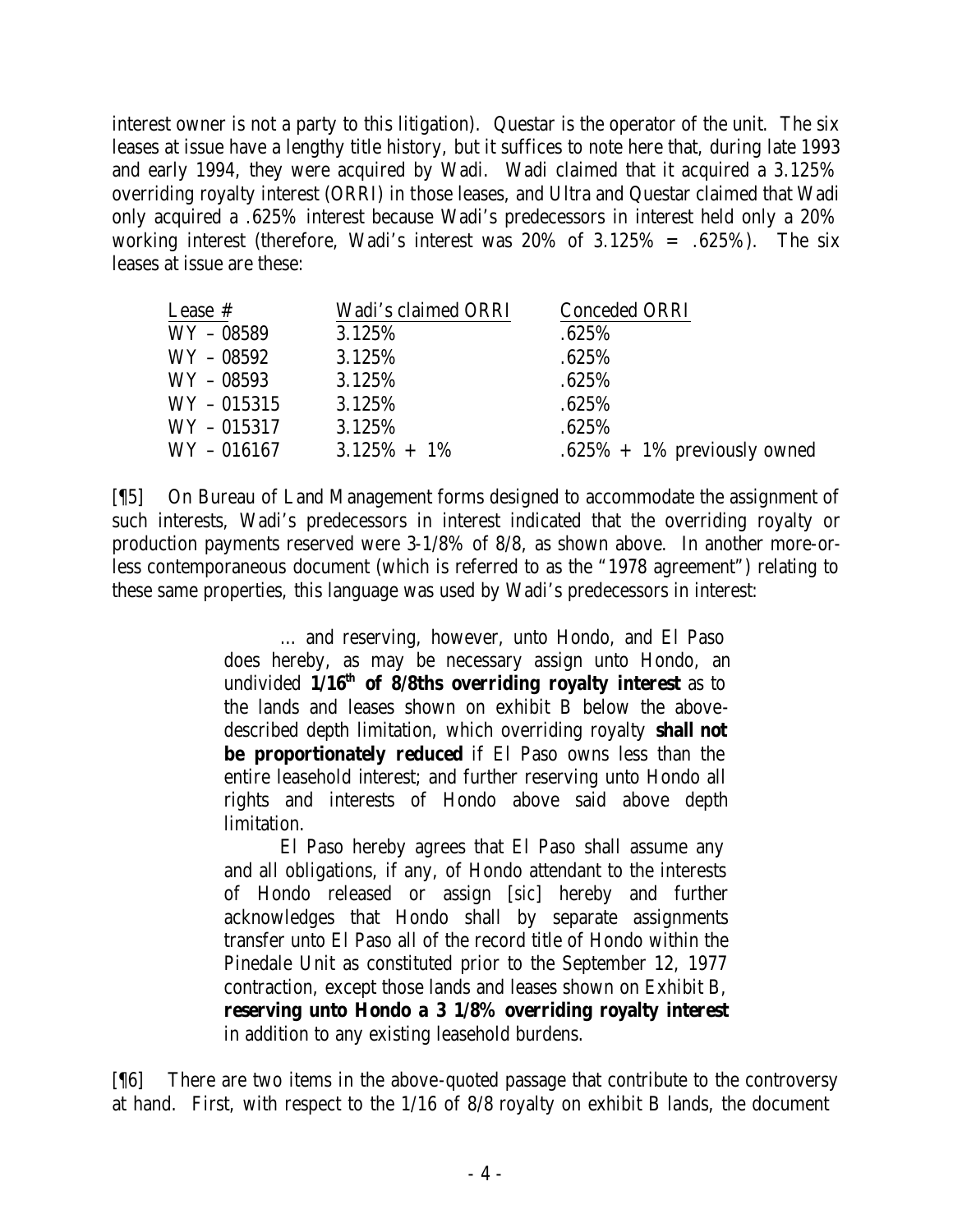specifically provides that it is not to be proportionately reduced. With respect to the 3-1/8% overriding royalty on other lands, which is the provision that affects the leases at issue herein, the document is silent as to proportionate reduction. Wadi contends that the document is clear that no proportionate reduction was intended with respect to any of the interests included in that document. On the other hand, Ultra and Questar contend that the document suggests that proportionate reduction was intended because of the silence; however, at a minimum, the silence creates an ambiguity which requires reference to evidence outside the four corners of the principal documents.

[¶7] The district court made detailed findings, and we will summarize the pivotal facts it included in those findings. As we embark on this summary, we take note that the record includes more than 1,000 pages of exhibits and more than 600 pages of testimony. It is conceded by all parties that Wadi owned whatever interests were owned by its predecessors in interest and, stated in other terms, there was nothing about the transaction which resulted in Wadi obtaining an interest which was either greater than or lesser than the interest which was created when the leases came into being. The six leases at issue here were purchased by Wadi as part of an agreement, which gave them an interest in some 900 wells and 300 fields. Those properties were divided into two categories, A and B properties. The six leases at issue were in the B category and were transferred without warranty of title, "as is, where is, with all faults and defects." It was contended by Ultra and Questar that Wadi essentially paid nothing for the category B properties and the district court made a finding to that effect. As shall become evident as we proceed through a discussion of the issues, this "fact" (Wadi disputes the validity of the finding) plays no role in our decision, though it is a point that is a part of the "whole story." The district court also found that Wadi did not diligently research exactly what it bought, especially with respect to the properties at issue, but we place this point in that same category as being a part of the "whole story," although it has no direct impact on our ultimate decision. It is clear from the record that had Wadi been more diligent in its search of records it would have found that division orders, as well as other documents, indicated that Wadi's interest in these six leases was very likely subject to proportionate reduction as claimed by Ultra and Questar. That too is part of the "whole story," but we also need not rely on that circumstance as a part of the basis for our decision.

[¶8] The record in this case includes title examinations done by several experienced oil and gas lawyers, all but one of whom indicated that the probable consequence of the original leases and assignments would be that Wadi's interest would be proportionately reduced to .625%. The record also reflects that Wadi's predecessors in interest received all production revenue at the .625% rate.

[¶9] The district court determined "that the assignments in which the subject overrides were reserved are ambiguous as to the amount reserved," and ultimately that, based on the extrinsic evidence considered, the ambiguity should be resolved in favor of Ultra and Questar.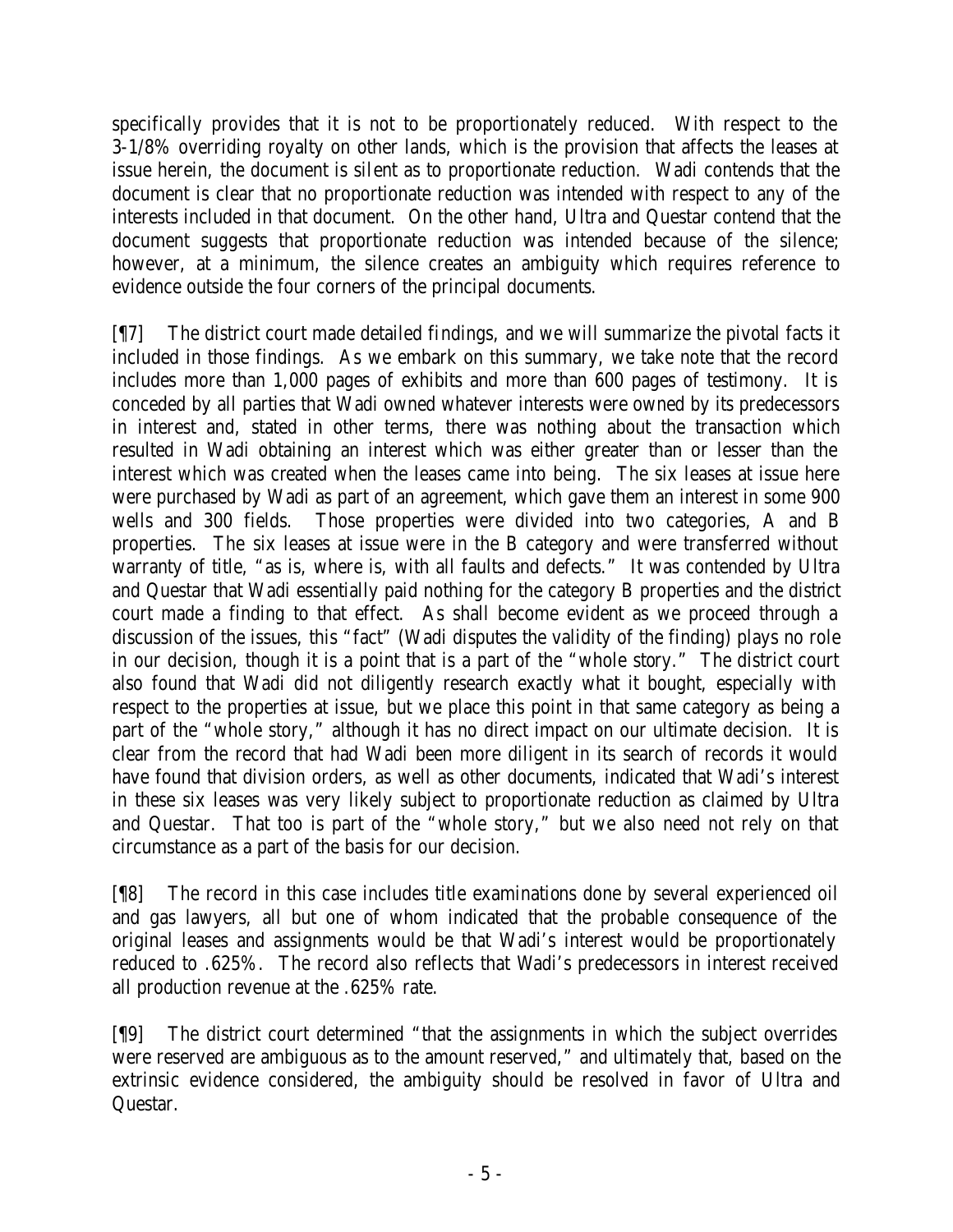#### **STANDARD OF REVIEW**

[¶10] The applicable standard of review is well-summarized in a case that is cited by both parties for its substantive holdings, as well as for its articulation of the pertinent standard of review:

> A summary judgment is appropriate in litigation when there are no genuine issues of material fact and the prevailing party is entitled to judgment as a matter of law. *Ahearn v. Anderson-Bishop Partnership*, 946 P.2d 417, 421 (Wyo.1997); *Woodard v. Cook Ford Sales, Inc.*, 927 P.2d 1168, 1169 (Wyo.1996); *Roemer Oil Co. v. Aztec Gas & Oil Corp.*, 886 P.2d 259, 262 (Wyo.1994); *see also*, W.R.C.P. 56(c). In contract litigation, when the terms of the agreement are unambiguous, the interpretation is a question of law, and a summary judgment is appropriate because there is no genuine issue of material fact. *Examination Management Services, Inc. v. Kirschbaum*, 927 P.2d 686, 689 (Wyo.1996);*Union Pacific Resources Co. v. Texaco, Inc.*, 882 P.2d 212, 218-19 (Wyo.1994). Whether a contract is ambiguous is a question of law for the reviewing court. *Prudential Preferred Properties v. J and J Ventures, Inc.*, 859 P.2d 1267, 1271 (Wyo.1993). We review questions of law *de novo* without affording deference to the decision of the district court. *Hermreck v. United Parcel Service, Inc.*, 938 P.2d 863, 866 (Wyo.1997); *Griess v. Office of the Atty. Gen., Div. of Criminal Investigation*, 932 P.2d 734, 736 (Wyo.1997).

> According to our established standards for interpretation of contracts, the words used in the contract are afforded the plain meaning that a reasonable person would give to them. *Doctors' Co., v. Insurance Corp. of America*, 864 P.2d 1018, 1023 (Wyo.1993). When the provisions in the contract are clear and unambiguous, the court looks only to the "four corners" of the document in arriving at the intent of the parties. *Union Pacific Resources Co.*, 882 P.2d at 220; *Prudential Preferred Properties*, 859 P.2d at 1271. In the absence of any ambiguity, the contract will be enforced according to its terms because no construction is appropriate. *Sinclair Oil Corp. v. Republic Ins. Co.*, 929 P.2d 535, 539 (Wyo.1996); *Prudential Preferred Properties*, 859 P.2d at 1271.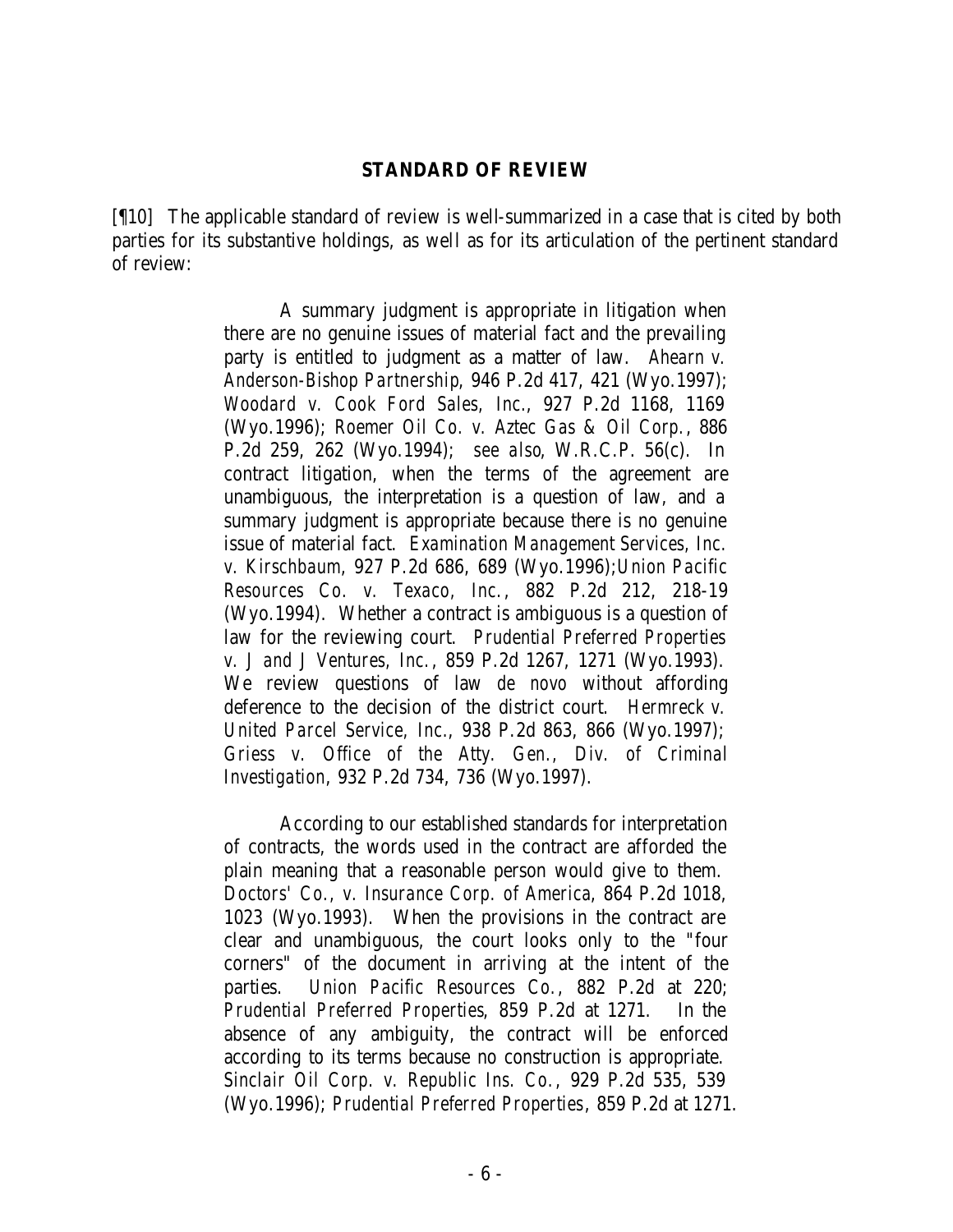*Amoco Production Company v. EM Nominee Partnership Company*, 2 P.3d 534, 539-40 (Wyo. 2000).

[¶11] We add this supplementation of that standard of review:

Our primary focus in construing or interpreting a contract is to determine the parties' intent, and our initial inquiry centers on whether the language of the contract is clear and unambiguous. If the language of the contract is clear and unambiguous, then we secure the parties' intent from the words of the agreement as they are expressed within the four corners of the contract. Common sense and good faith are leading precepts of contract construction, and the interpretation and construction of contracts is a matter of law for the courts. *Reed*, ¶ 10, 18 P.3d 1161. We have also recognized that the language of a contract is to be construed within the context in which it was written, and the court may look to the surrounding circumstances, the subject matter, and the purpose of the contract to ascertain the intent of the parties at the time the agreement was made. *Polo Ranch Company v. City of Cheyenne*, 969 P.2d 132, 136 (Wyo.1998).

*Williams Gas Processing--Wamsutter Company v. Union Pacific Resources Company*, 2001 WY 57, ¶ 12, 25 P.3d 1064, ¶ 12 (Wyo. 2001); *also see Boley v. Greenough*, 2001 WY 47, ¶ 11, 22 P.3d 854, ¶ 11 (Wyo. 2001) ("In interpreting unambiguous contracts involving mineral interests, we have consistently looked to surrounding circumstances, facts showing the relations of the parties, the subject matter of the contract, and the apparent purpose of making the contract."); and *Newman v. RAG Wyoming Land Company*, 2002 WY 132, ¶¶ 11-12, 53 P.3d 540, ¶¶ 11-12 (Wyo. 2002).

[¶12] However, if the meaning of a contract is ambiguous or not apparent, it may be necessary to use evidence in addition to the contract itself in order to determine the intention of the parties. In such instances, interpretation of the contract becomes a mixed question of law and fact. *Wilder v. Cody Country Chamber of Commerce*, 868 P.2d 211, 216 (Wyo. 1994); *Alexander v. Phillips Oil Company*, 707 P.2d 1385, 1387 (Wyo. 1985):

> If the contract is ambiguous, the intent of the parties may be determined by resort to extrinsic evidence. *Rouse*, 658 P.2d at 78; *Mountain Fuel Supply Co. v. Central Engineering & Equipment Co.*, 611 P.2d 863 (Wyo.1980). An ambiguous contract is one "which is obscure in its meaning because of indefiniteness of expression or because of a double meaning being present."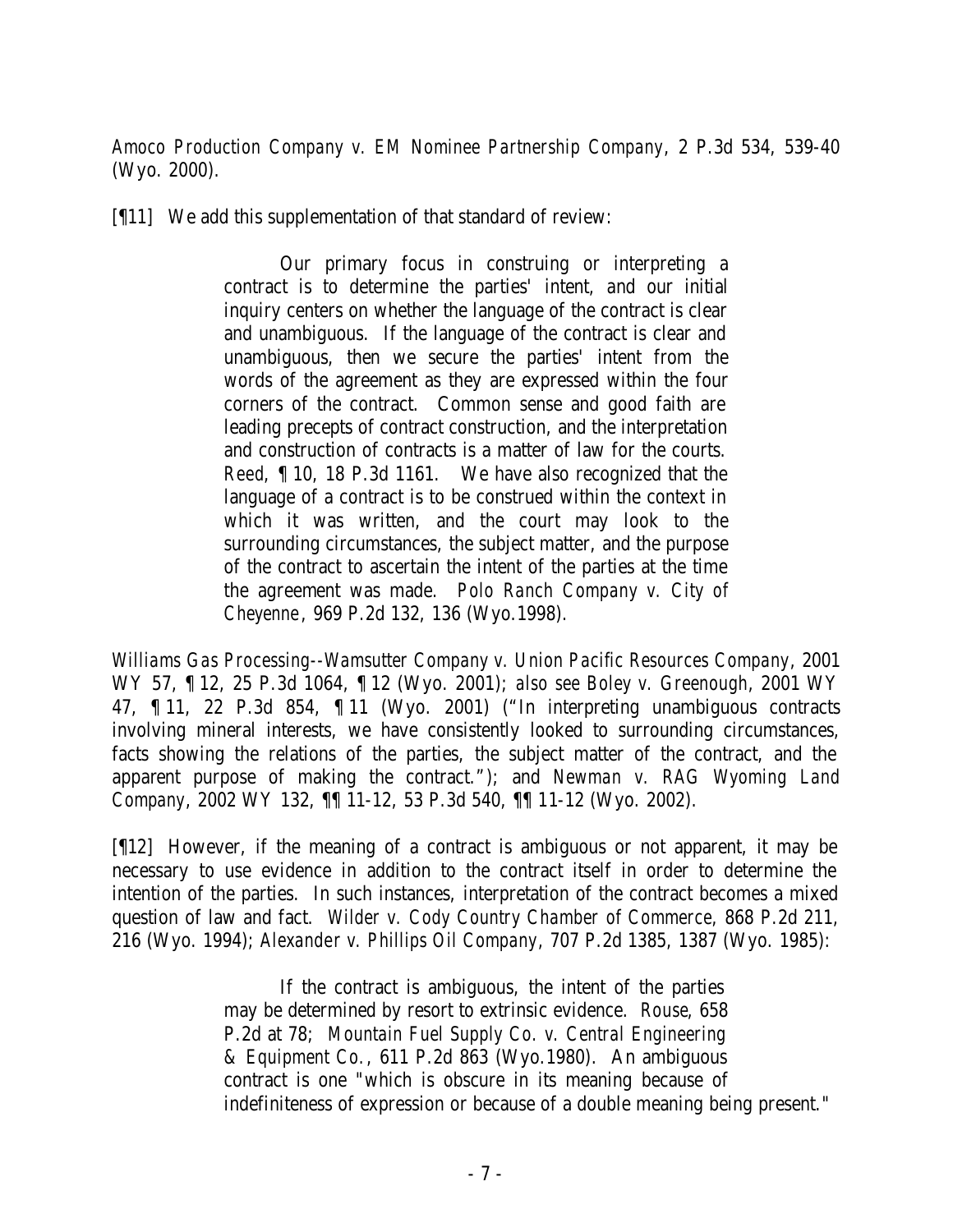*Farr*, 746 P.2d at 433. See also *Bulis*, 565 P.2d at 490. The existence of ambiguity is a question of law. *Hensley v. Williams*, 726 P.2d 90 (Wyo.1986); *Amoco Production Co.*, 612 P.2d at 465.

*True Oil Company v. Sinclair Oil Corporation*, 771 P.2d 781, 790 (Wyo. 1989).

### **DISCUSSION**

### **May Expert Testimony be Used to Render the Assignments Ambiguous?**

[¶13] In his treatise on oil and gas law, Richard Hemingway includes this discussion which is especially apropos to the issue we must resolve in this case:

### *(A) Definition of Fraction*

As in the case of all interests carved out of the lessee's interest, care must be used in defining the fraction or quantum interest. Pure Oil Co. assigns to A an overriding royalty of 1/16. Consider the following statements of interest:

- (a) 1/16 out of the lessee's 7/8 interest;
- (b) 1/16 out of 7/8;
- (c) 1/16 out of 7/8 working interest;
- (d) 1/16 out of 7/8 leasehold.

In each instance the statement of the interest is ambiguous. In all four cases the interest is susceptible of two constructions: (1) that the interest is a full 1/16 interest (or 8/128) and is merely payable out of the lessee's interest; or (2) that the quantum of the interest is of the lessee's interest under the lease, and not of full production, i.e.,  $1/16 \times 7/8 = 7/128$ . In both (c) and (d), an additional interpretation may be made that the interest is equal to  $1/16 \times 7/8 \times 7/8 = 49/1008$ . This is due to the fact that the terms "working interest" and "leasehold estate" have a common meaning as the right to 7/8 of production. Since the fraction 7/8 and the particular phrase both appear in the clause it might be assumed by some that both be given effect. Therefore, it is necessary that the draftsman define the fraction precisely. If it is the intent that a full 1/16 interest be created the clause should read, "1/16 of 8/8 of production," or "1/16 of gross production." If the lesser interest,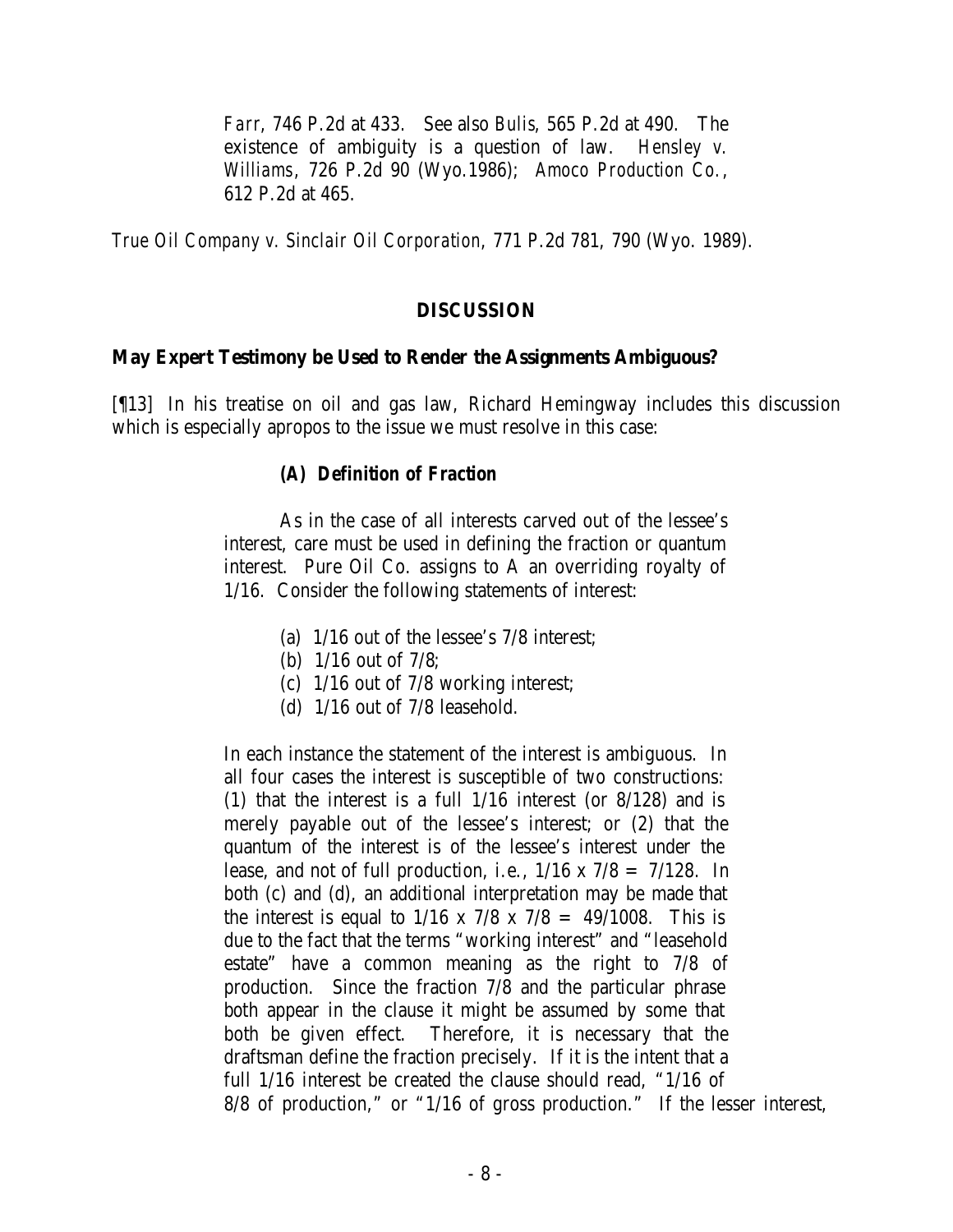the phrase may read, "1/16 of 7/8 of 8/8 of production," or "1/16 of 7/8 of gross production."

An additional problem will occur where the lease from which the non-cost-bearing interest is created does not cover the full interest in the minerals. In the above illustration assume that the lease of Pure Oil Company covers only a onehalf interest in the minerals. Two constructional problems occur. The first is whether the proportionate reduction clause in the lease applies to reduce the overriding royalty or production payment in proportion to the interest under lease. However, by the lease terms the proportionate reduction clause applies only to interests created under the lease.

The second problem is just the converse of the first. Where the non-cost-bearing interest is created under the  $\frac{1}{2}$ interest lease of Pure above, will it be automatically reduced in amount, due to the drafting of the assignment? It is the normal practice to tie the non-cost-bearing interest to the lease from which it is created. In the above illustration Pure drafts the following clause:

"\* \* \* an overriding royalty of  $1/16$  of  $7/8$  of  $8/8$ of all of the oil, gas and other minerals *produced and saved under and by virtue of said lease*."

Query: As the lease covers only half of the minerals, does the non-cost-bearing interest refer only to the half mineral interest under the lease? Under some authority it would seem that the answer is yes, and that the overriding royalty interest created is only a 1/32.

To protect against either undesired result a clause should be inserted into the instrument providing that the noncost-bearing interest will or will not be reduced, regardless of the interest under lease. Also a further provision may be inserted to deal with the effect of failure of title to the lease interest:

"Although it is believed that the net mineral interest in the said lease owned by the Assignor amounts to not less than a 0.875000 working interest, if by reason of failure of title in whole or in part, or for any other reason, the net mineral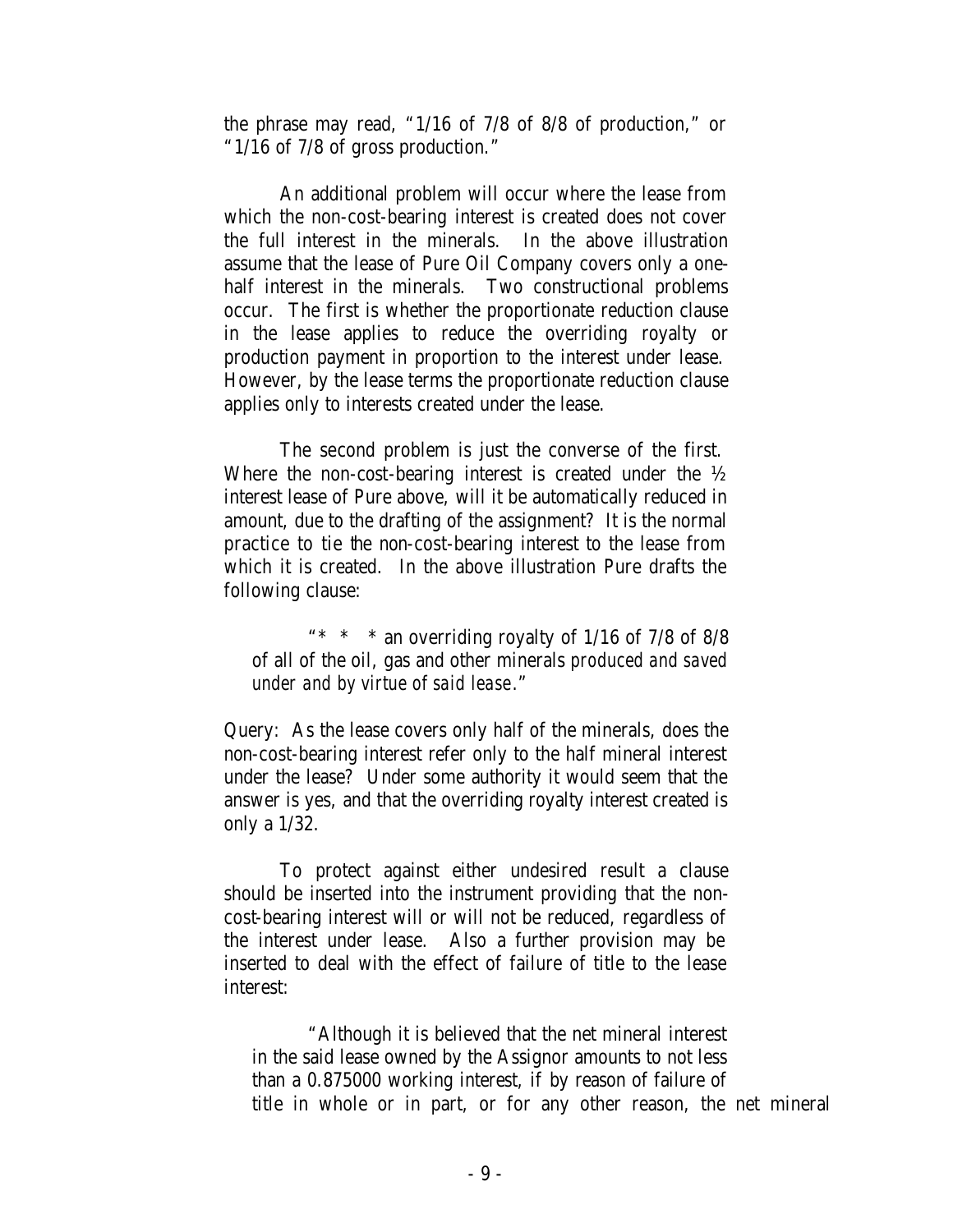leasehold interest actually acquired by Assignor in said lease should be less than the interests hereinbefore set forth, then the overriding royalty interest herein assigned to Assignee shall not be reduced in amount as hereinabove set forth."

Where it is desired that the overriding royalty be reduced the phrase may be changed to read, "then the overriding royalty interest herein assigned to Assignee shall bear its proportionate part of such loss and shall be reduced proportionately." Where a partial interest lease is assigned and it is desired that the interest not be reduced due to title loss, recitations in the above clause should be changed appropriately. [Footnote omitted.]

Richard W. Hemingway, *Law of Oil and Gas*, § 9.9(A), at 635-637 (3rd ed. 1991); *also see* 2 Howard R. Williams, Charles J. Meyers, *Oil and Gas Law*, § 411.1(c) and (d), at 308- 13 (*see* esp. p. 312, "The assignment instrument may and should expressly provide for or against proportionate reduction.") (2002); 4 Howard R. Williams, Charles J. Meyers, *Oil and Gas Law*, § 686.2, at 432-457 (*see* esp. p. 447, "It would be preferable under such circumstances to treat the instrument as ambiguous and to admit parol evidence to assist the fact finder in resolving this ambiguity [where proportionate reduction clause is lacking].").

[¶14] Relying on this authority, we hold that the district court correctly concluded that the reservations of the overriding royalty interests were ambiguous due to a lack of clarity and incompleteness of expression. Therefore, we need not directly respond to this argument. Because the assignments did not make that point clear, they were ambiguous and it was necessary for the district court to consider extrinsic evidence, which properly included the opinions of experts in oil and gas law, in order to resolve the ambiguity which arose on the face of the assignments. The ambiguity was not structured by those opinions. They were merely used by the district court in resolving the pre-existing ambiguity. This readily distinguishes this case from *Amoco Production v. EM Nominee Partnership*, 2 P.3d 534, 541 (Wyo. 2000) wherein we held:

> Nothing in the language of Article 11 of the Unit Agreement addresses the repayment of leasehold royalties previously paid. Its plain language is concerned only with the potential of retroactive adjustment of royalties for production that had occurred prior to the effective date of the revision of the participating area. Amoco's endeavor to invoke the testimony of experts with respect to industry custom and practice in applying this language inverts our rule with respect to extrinsic evidence. Instead of relying upon the extrinsic evidence to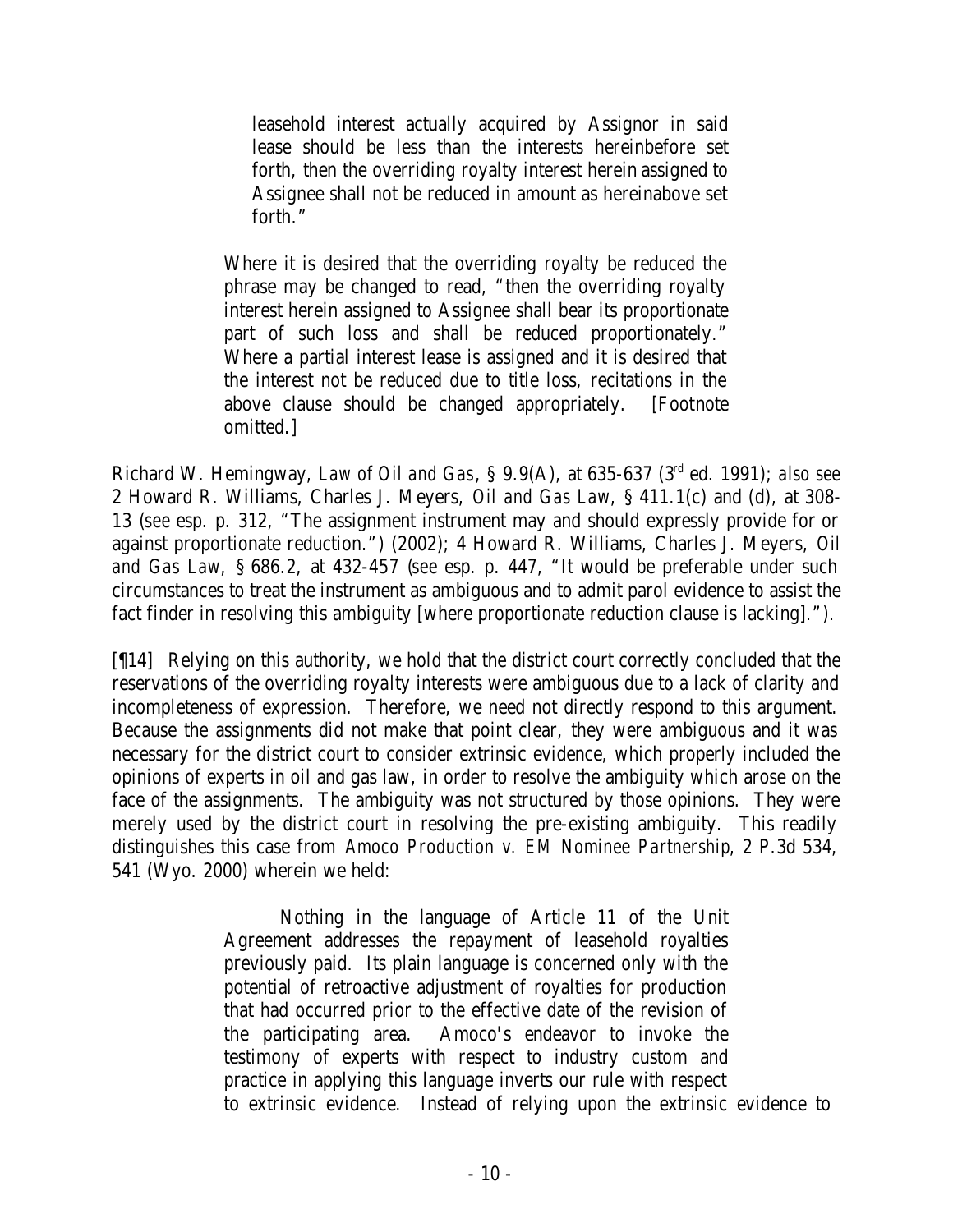resolve an ambiguity, Amoco seeks to invoke the extrinsic evidence to structure an ambiguity. This would amount to this Court writing a new contract for the parties, and we are foreclosed from that endeavor. *Union Pacific Resources Co.*, 882 P.2d at 220; *Prudential Preferred Properties*, 859 P.2d at 1271.

In the instant case the ambiguity is inherent in the assignments, and the extrinsic evidence is used only to assist the trial court in resolving the ambiguity.

# **Did the Executory Contract of Sale Merge into the Filed Transfer Document?**

[¶15] In this argument, Wadi asserts that Ultra and Questar promote a theory that the original assignments "imply" proportionate reduction, and that the silence of the 1978 agreement with respect to proportionate reduction also "implies" that proportionate reduction should apply. Relying in part on our decision in *EM Nominee*, Wadi contends that "silence" does not create ambiguity. Again, *EM Nominee* is distinguishable in this regard. The authorities we have cited and relied upon emphasize that in an instance such as this, silence leaves open the question of proportionate reduction, whereas that line of reasoning was not applicable to the "silence" with which we were concerned in *EM Nominee*. In addition, Wadi recites this passage from *40 North Corporation v. Morrell*, 964 P.2d 423, 426 (Wyo. 1998) to advance an argument that the relevant title documents "merged" so as to render them unambiguous:

> 40 North accepted a warranty deed to the property in exchange for a promissory note and mortgage. While the executory contract for sale stated that the resulting mortgage would have a subordination clause, the final agreement did not include such a clause. At the time of delivery and acceptance of the deed, the executory contract for sale merged into the deed, mortgage and promissory note. 40 North can only assert breach of contract against the Morrells based upon the covenants in the deed, mortgage, and promissory note. Since there is no subordination clause in the mortgage, 40 North has no basis for asserting breach of contract.

Comparing the circumstances of the *40 North* case to those of the instant case, we are simply unable to see the applicability of the "merger" theory propounded by Wadi.

# **May a Division Order Alter or Amend the Title Documents?**

[¶16] Wadi contends that the only documents that may be considered are the assignments themselves and the 1978 agreement. Wadi contends that the district court could not